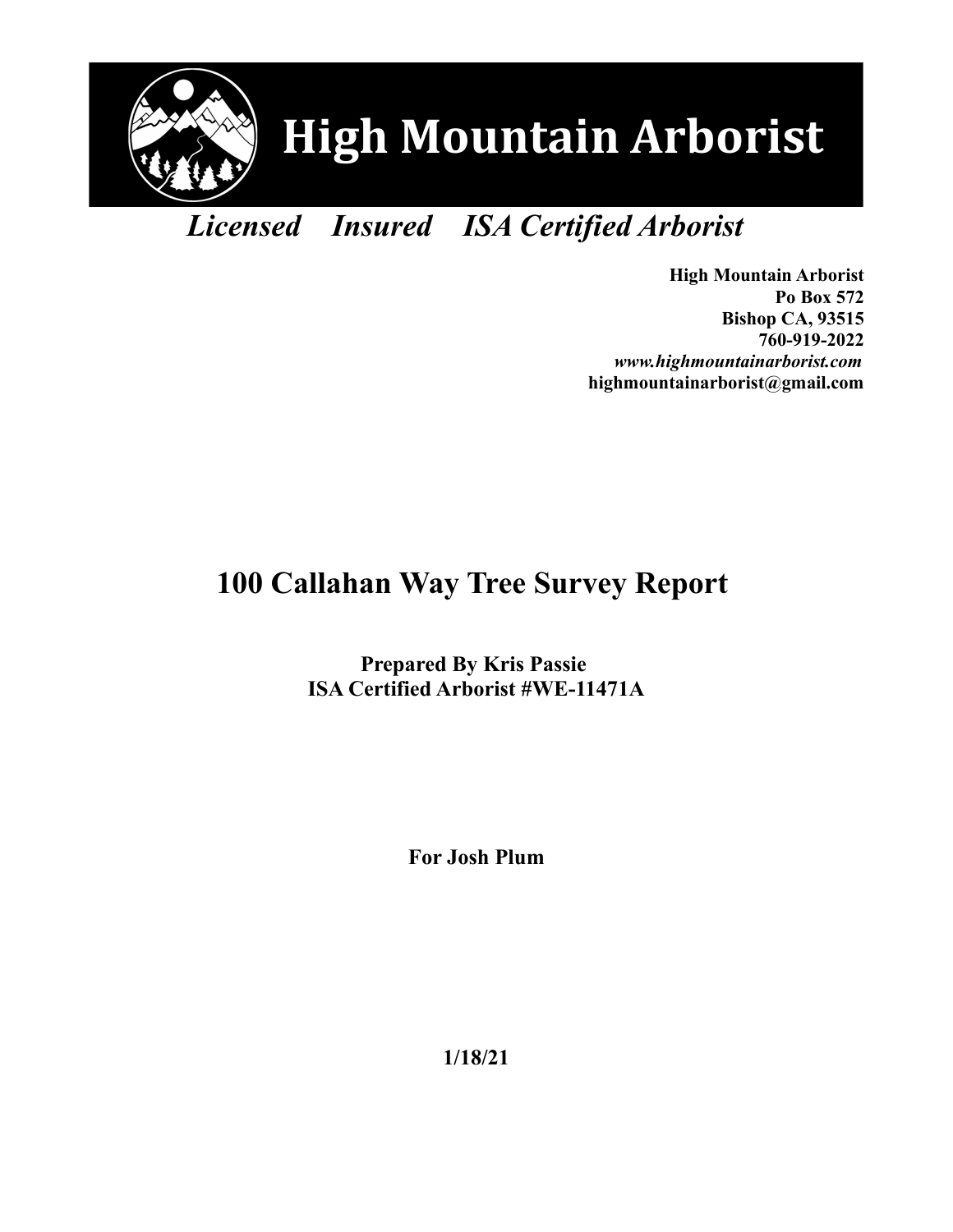## **Introduction**

This report documents basic tree survey findings for 100 Callahan Way, a 4.07 acre vacant land area located inside the Town of Mammoth Lakes in Mono County, California. Inside you will find an interpretation of recently collected arboricultural and forestry data of current tree stand conditions. Although the 4 acres of 100 Callahan Way should be considered a mixed-conifer stand, which of course is typical of the Mammoth lakes area the dominant tree species on the lot is *Pinus jeffreyi* or Jeffery Pine. There are also small but relatively insignificant Lodgepole Pine (*Pinus contorta*) and White Fir (*Abies concolor*) populations on the property. While the Jeffery Pine is an iconic local tree species and while there are some fine large trees on this piece of land, there are no exceptional or old growth specimens

This report aims for a balanced, macro and micro view of the tree population while taking into consideration the imminent development of the lot. First a *General Forest Assessment* focuses on forest health and fuels. This assessment discusses important information regarding tree population size and age, as wall as patterns of bark beetle infestation and other impacts. In addition to the GFA there is an identification 5 individual trees according to various attributes. There are 2 high quality trees identified and 3 hazard trees identified. No current tree policy for the town of Mammoth Lakes could be found which defines important categories of trees, thus commonly accepted definitions in Arborculture or Forestry have been used.

#### **General Forest Assessment**

As mentioned previously, while the 100 Callahan lot should be considered a native Jeffery Pine forest stand, it is also a mixed conifer stand. All the trees are endemic to the Mammoth area. There are approximately 813 trees counted for this survey and the vast majority of trees are Jeffery Pine. Fir and Lodgepole exist only in small numbers and compose less than 5% percent of the forest stand. Although there are a hand-full of larger trees on this parcel (trees over 30"DBH), there are no old growth trees. The vast majority of the trees are between 10" and 24" DBH. At the time data for this survey was collected (1/16/2021), deep snow prevented dendrochronology measurements, thus tree growth factor information was taken from similar local sites. This places the stand of trees between 30 and 110 years old with the majority of the trees under 75 years old. Worth noting are a few living trees in the 150-200 year old range, or up to 39"DBH.

## *Fuels And Density*

In the summer of 2017, the 100 Callahan property saw significant fuels reduction work. This work focused on reducing forest density with the removal of small and dead trees, to reach an approximate basal density of around 220 sq.ft./acre with an average of 15-20 feet of spacing between trees. This accounts for a average of 203 trees per acre which is still considered above maximum density for a post-thinned mixed conifer stand of this type. Today that is what can be found on this piece of property with many open areas of tree spacing over 60 feet. Lastly it should be noted that ladder fuels have been reduced with low-branch pruning throughout the stand.

#### *Forest Health*

In general forest health on the property can be considered fair to good. Although there are many healthy trees, the most important finding of this tree survey is a significant Jeffery Pine Beetle outbreak. It has become common with a property of this size to find bark beetles infesting localized areas. Sometimes there will be 2 or even 3 separate, small sites of acute outbreaks. However this property should be considered to have a systemic outbreak of Jeffery Pine Beetle as it is widespread. 203 trees were marked (painted with blue bands) and counted which have either already died or are currently green but beetle-infested with a 95% prognosis of fatality. This represents 28% of the total trees of the stand and does not include living trees that have evidence of an otherwise unsuccessful beetle attack. The extent of beetle infestation is troubling given the recent work done to thin the forest stand, which generally has a positive effect on forest health. Unfortunately this is part of a larger trend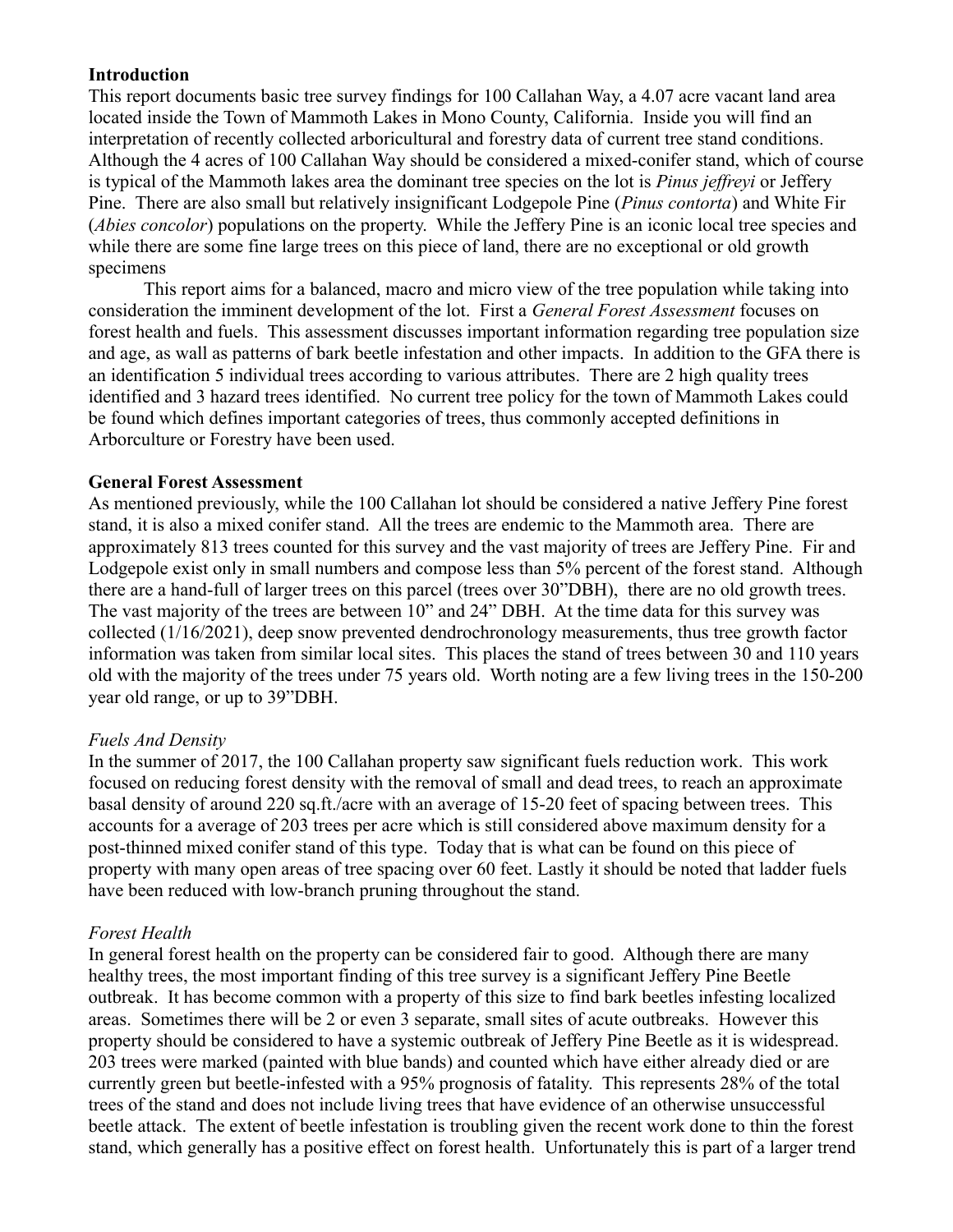of bark beetle infestation in the area. These infestations are largely the result of several variables including drought conditions, hot summers and successive warmer than normal winters, as they tend to target trees in a weakened condition. Lastly, and some-what insignificant, some trees were found to have suffered mechanical injury from various causes over the years.

#### **Special Status Trees**

This section focuses on 5 trees, which in this context deserve special status. Two trees are identified that although they do not necessary qualify as old growth or heritage trees, they are otherwise high quality specimens of Jeffery Pine. In addition 3 Hazard trees are also identified that should be considered high priority for removal. There are no Heritage Trees, Habitat Trees or other trees identified on the property otherwise deserving of special status.

#### *High Quality Trees*

Two trees are identified here as excellent specimens in relation to the other trees on the lot. Although these trees should not be considered exceptional, they are large and healthy, and would be appreciated in a new landscape if they could be retained. These trees have been marked on site with green flagging.

#### $HOT#1$

*Species:* Jeffery Pine (*Pinus jeffreyi*) *Size:* 39"DBH x 90' *Approximate age:* 177 yrs *Category:* High Quality Tree *Interpretation:* This healthy, balanced tree displays a full green crown. Although not an old growth tree, it is a fine example of a mature Jeffery Pine. It is one of the best examples on the lot.

#### HOT#2

*Species:* Jeffery Pine (*Pinus jeffreyi*) *Size:* 39"DBH x 85' *Approximate age:* 177 yrs *Category:* High Quality Tree *Interpretation:* This healthy tree displays a full green crown. Although not an old growth tree, it is a fine example of a mature Jeffery Pine. This tree is also one of the best examples on the lot.

#### *Hazard Trees*:

First, a word on Hazard Trees. These are living or dead trees that carry a higher risk of failure close to a human setting. A tree can only be considered a hazard if it has a target. This category is included due to the imminent development of the lot and it's boundaries with neighboring buildings and public infrastructure. Although beyond the scope of this survey, comprehensive and detailed hazard tree assessments for individual trees should be considered when they are located in highly trafficked or occupied human spaces. All trees marked with blue-painted bands should be considered hazard trees. In addition to these trees, 3 have been identified which should be given special consideration for removal. These trees are indicated on-site with <u>orange flagging</u>.

HZT#1 *Species:* Jeffery Pine (*Pinus jeffreyi*) *Size:* 39"DBH x 85' *Approximate age:* 180 yrs *Categories:* Hazard Tree *Interpretation:* This tree appears healthy yet has signs of decay in the bole. This tree should be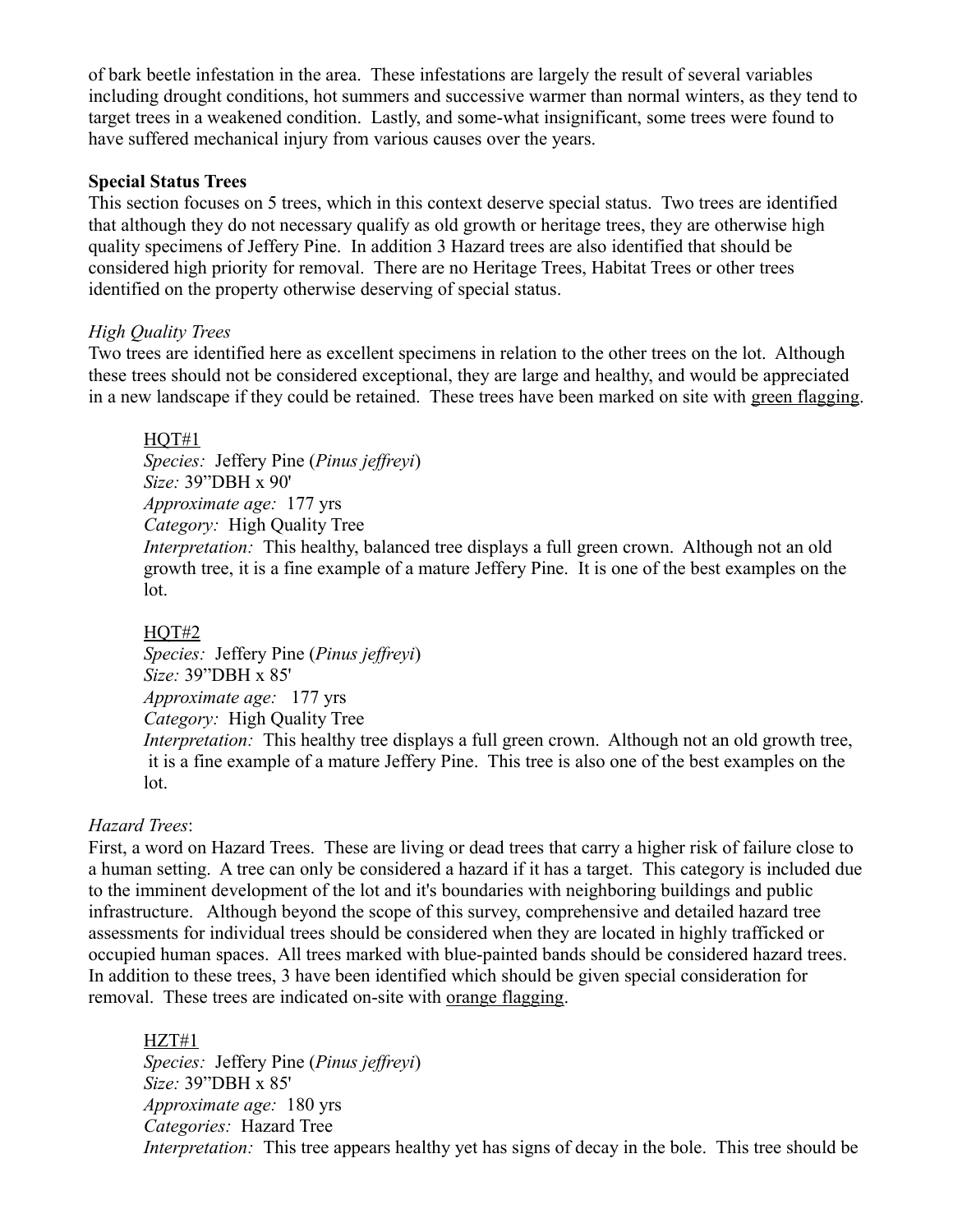removed if the lot is developed.

## HZT#2

*Species:* Jeffery Pine (*Pinus jeffreyi*) *Size:* 41"DBH *Approximate age:* 187 yrs. *Categories:* Hazard Tree *Interpretation:* This tree is large, dead, has a hollow low in the bole and a heavy lean towards the bike path. Due to these risk factors it should be removed in the near future.

## HZT#3

*Species:* Jeffery Pine (*Pinus jeffreyi*) *Size:* 29" DBH x 73' *Approximate age:* 132 yrs. *Categories:* Hazard Tree *Interpretation:* This tree is large and dead. It has a heavy stem and is within striking distance to both the bike path and Dorrance St. It should be removed in the near future.

## **Recommendations**

This section is included due to the imminent development of the property. The following recommendations are suggestions for maintaining a healthy, safe population of trees in the spirit of a community that values native green spaces.

- 1. Beetle Infested Trees: All of the trees marked with blue-painted bands should be considered hazardous and be removed regardless of the ultimate development plans with the lot. Not only are most these trees dead, many others are green but will be dead soon due to the bark beetle outbreak. The only practical control for arresting a beetle outbreak such as this is the removal of the trees. Chemical treatments, although effective on a small scale and perhaps useful for protecting individual trees, are costly, toxic and not practical on a larger scale. The removal of these trees will mitigate known, existing hazards and reduce fuels, as well as hopefully prevent or slow further forest stand damage.
- 2. Hazard Trees: Two trees (HZT#2, HZT#3), because of their size, condition and locations have been identified which are priorities for removal. Depending on timing of lot development, early removal should be considered.
- 3. Replacement and Retained Trees: In the spirit of the Town of Mammoth Lakes tree replacement policy for new developments, I would suggest maximizing green-space in the newly-established landscape while carefully choosing appropriate sites for new trees. As much as possible, native plant and tree species should be utilized. High quality and healthy existing trees should be retained whenever possible. Once a site plan is approved further recommendations can be made.
- 4. Construction Suggestions: As development plans for 100 Callahan move forward, I recommend the involvement of an ISA Certified Arborist familiar with Eastern Sierra trees throughout the planning and construction process. This professional can recommend tree buffers for construction, establish retained tree protection zones during construction, make detailed tree assessments, identify potential tree hazards and provide further recommendations for work such as pruning and tree care. Having a Certified Arborist working on the project will help preserve the health of retained trees, keep the community safe from tree hazards and eliminate potentially costly tree problems later down the road.

## **Bibliography**

CALFIRE Defensible Space: [https://www.readyforwildfire.org/prepare-for-wildfire/get-](https://www.readyforwildfire.org/prepare-for-wildfire/get-ready/defensible-space/)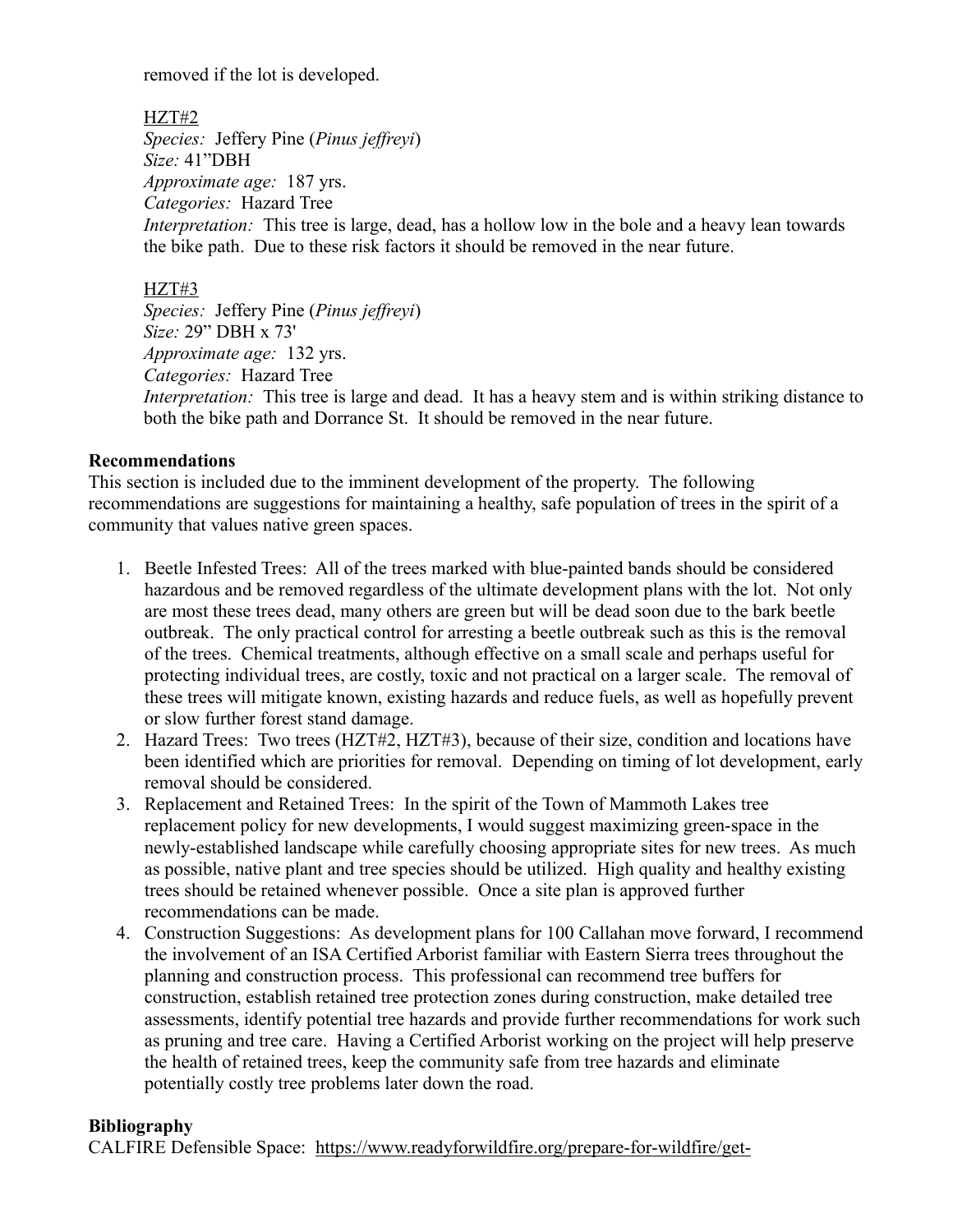[ready/defensible-space/](https://www.readyforwildfire.org/prepare-for-wildfire/get-ready/defensible-space/)

International Society of Arboriculture, "Defining Special Trees: Heritage, Historic, and Landmark Trees," *Guidelines for Developing and Evaluating Tree Ordinances*, 31, Oct. 2001, Resources Web, 3, Jan. 2016.

James, K. R., Moore, J. R., Slater, D., & Dahle, G. A. (2017). Tree biomechanics. *CAB Reviews*, *12*(038), 1-11.

Klein, R. W., Koeser, A. K., Hauer, R. J., Hansen, G., & Escobedo, F. J. (2019). Risk assessment and risk perception of trees: A review of literature relating to arboriculture and urban forestry. *Arboriculture & Urban Forestry*, *45*(1), 23-33.

McKenzie, R., & Forester, U. (2000). *What's Wrong with Topping Trees?*. Purdue University, Forestry and Natural Resources.

Miller, Josie. (2019). Wildlife Connections: Habitat Trees. *Urban Forest Initiative*. Retrieved from: https://ufi.ca.uky.edu/wildlife-habitat-tree

Mitchell R.G. Waring R.H. and G.B. Pitman. 1983. Thinning lodgepole pone increases tree vigor and resistance to mountain pine beetle. *Forest Science.* 29:204-211.

North, Malcolm; Stine, Peter; O'Hara, Kevin; Zielinski, William; Stepehens, Scott. 2009. *An ecosystem management strategy for Sierra mixed-conifer forests*. Gen. Tech. Rep. PSW-GTR-220. Albany, CA: U.S. Department of Agriculture, Forest Service, Pacific Southwest Research Station. 49 p.

Oliver, W.W. 1997. Twenty-five year growth and mortality of planted ponderosa pine seedlings repeatedly thinned to different stand densities in northern California. *Western Journal of Applied Forestry* 12:122-130.

Olsen W.W., Schmid J.M. and S.A. Mata. (1996). Stand characteristics associated with mountain pine beetle infestations in ponderosa pine. *Forest Science* 42:310-327.

Smith, Kevin T. (2018). *Big Trees, Old Trees and Growth Factor Tables.* Tree Care Industry, Feb 2018: https://www.fs.fed.us/nrs/pubs/jrnl/2018/nrs\_2018\_smith-k\_002.pdf

Smith, K.T. (2011). *Tree rings and the local environment*. Arborist News 20(3): 12-15. https://www.nrs.fs.fed.us/pubs/38087.

USDA. (2016). Bark Beetles in California Conifers: https://www.fs.usda.gov/Internet/FSE\_DOCUMENTS/stelprdb5384837.pdf

Smith, Sheri L., Borys, Robert R., Shea, Patrick J., USDA. (2009). Jeffery Pine Beetle: https://www.fs.usda.gov/Internet/FSE\_DOCUMENTS/fsbdev2\_043645.pdf

Watson, G. W., Hewitt, A. M., Custic, M., & Lo, M. (2014). The Management of Tree Root Systems in Urban and Suburban Settings II: A Review of Strategies to Mitigate Human Impacts. *Arboriculture & Urban Forestry*, *40*(5).